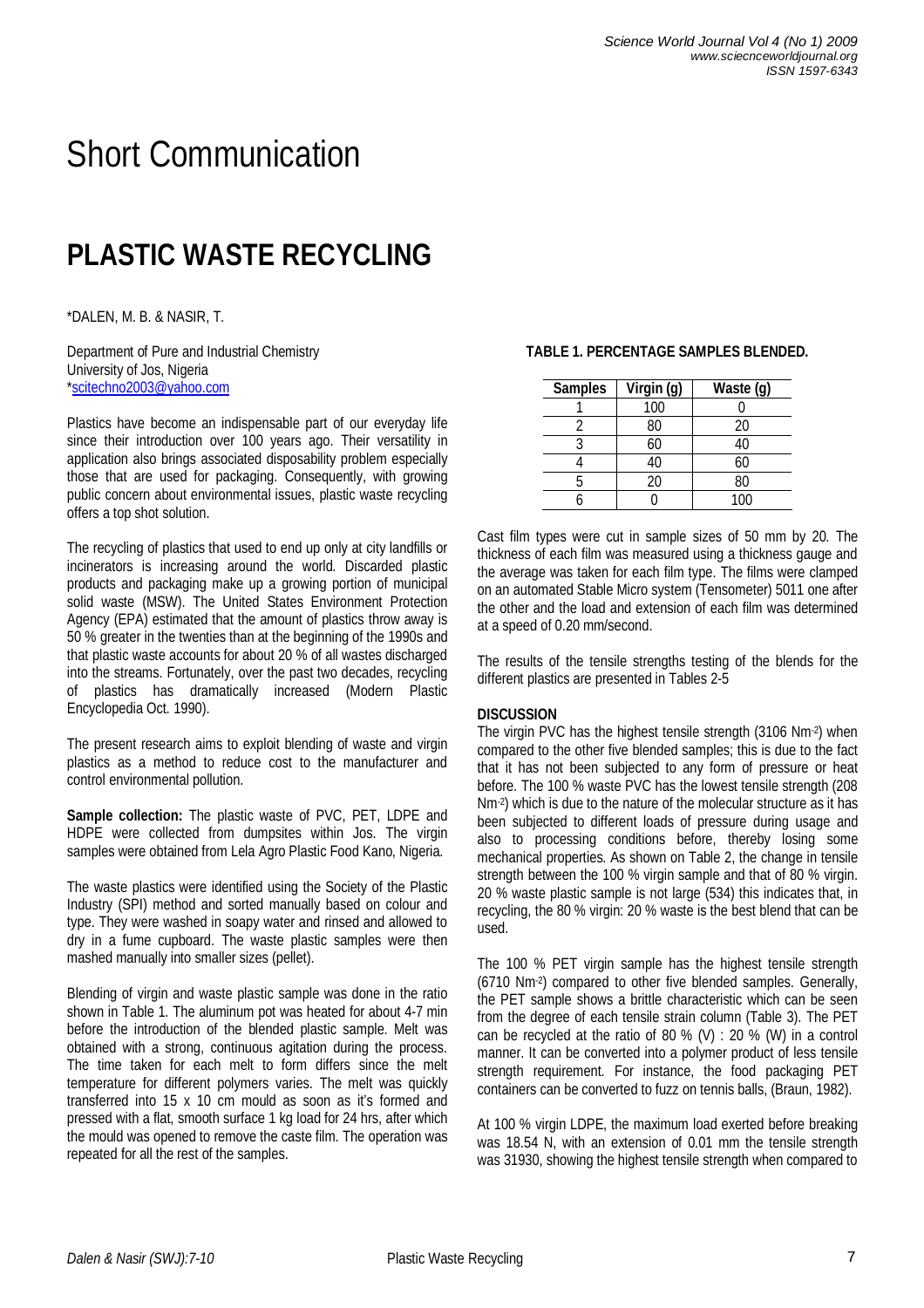| Weight of<br>samples % | <b>Samples</b><br><b>thickness</b><br>(mm) | Load (N) | <b>Extension</b><br>(mm) | <b>Tensile</b><br><b>Stress</b><br>$(Nm-2)$ | Tensile<br><b>Strain</b> | <b>Tensile</b><br><b>Strength</b><br>$(Nm-2)$ | Change in<br>tensile<br>strength |
|------------------------|--------------------------------------------|----------|--------------------------|---------------------------------------------|--------------------------|-----------------------------------------------|----------------------------------|
| $P = 100$<br>$W = 0$   | $6.60 + 0.01$                              | 34.52    | 0.191                    | 11.805                                      | 0.0038                   | 3106                                          | 3106                             |
| $P = 80$<br>$W = 20$   | $6.70 + 0.01$                              | 30.23    | 0.200                    | 10.289                                      | 0.0040                   | 2572                                          | 534                              |
| $P = 60$<br>$W = 40$   | $6.70 + 0.01$                              | 21.23    | 0.215                    | 7.226                                       | 0.0043                   | 1680                                          | 1426                             |
| $P = 40$<br>$W = 60$   | $6.50 + 0.01$                              | 11.20    | 0.211                    | 3.854                                       | 0.0042                   | 917                                           | 2189                             |
| $P = 20$<br>$W = 80$   | $6.80 + 0.02$                              | 5.19     | 0.401                    | 1.758                                       | 0.0080                   | 219                                           | 2887                             |
| $P = 0$<br>$W = 100$   | $6.60 + 0.01$                              | 5.13     | 0.424                    | 1.754                                       | 0.0084                   | 208                                           | 2898                             |

**TABLE 2. RESULTS OF TENSILE STRENGTHS FOR PVC BLENDS**

## **TABLE 3. RESULTS OF TENSILE STRENGTH FOR PET BLENDES**

| <b>Description</b><br>of samples<br>% | <b>Samples</b><br><b>thickness</b><br>(mm) | Load (N) | <b>Extension</b><br>(mm) | <b>Tensile</b><br><b>Stress</b><br>$(Nm-2)$ | Tensile<br><b>Strain</b> | <b>Tensile</b><br><b>Strength</b><br>(Nm-2) | Change in<br>tensile<br>strength |
|---------------------------------------|--------------------------------------------|----------|--------------------------|---------------------------------------------|--------------------------|---------------------------------------------|----------------------------------|
| $P = 100$<br>$W = 0$                  | $5.30 + 0.01$                              | 33.12    | 0.091                    | 12.078                                      | 0.0018                   | 6710                                        | 6710                             |
| $P = 80$<br>$W = 20$                  | $5.20 + 0.01$                              | 24.52    | 0.091                    | 8.988                                       | 0.0018                   | 4993                                        | 1717                             |
| $P = 60$<br>$W = 40$                  | $5.20 + 0.01$                              | 15.13    | 0.120                    | 5.546                                       | 0.0024                   | 2310                                        | 4400                             |
| $P = 40$<br>$W = 60$                  | $5.10 + 0.02$                              | 10.12    | 0.122                    | 3.709                                       | 0.0024                   | 1545                                        | 5164                             |
| $P = 20$<br>$W = 80$                  | $5.40 + 0.01$                              | 4.03     | 0.130                    | 1.463                                       | 0.0026                   | 609                                         | 6100                             |
| $P = 0$<br>$W = 100$                  | $5.50 + 0.01$                              | 4.01     | 0.131                    | 1.447                                       | 0.0026                   | 602                                         | 6107                             |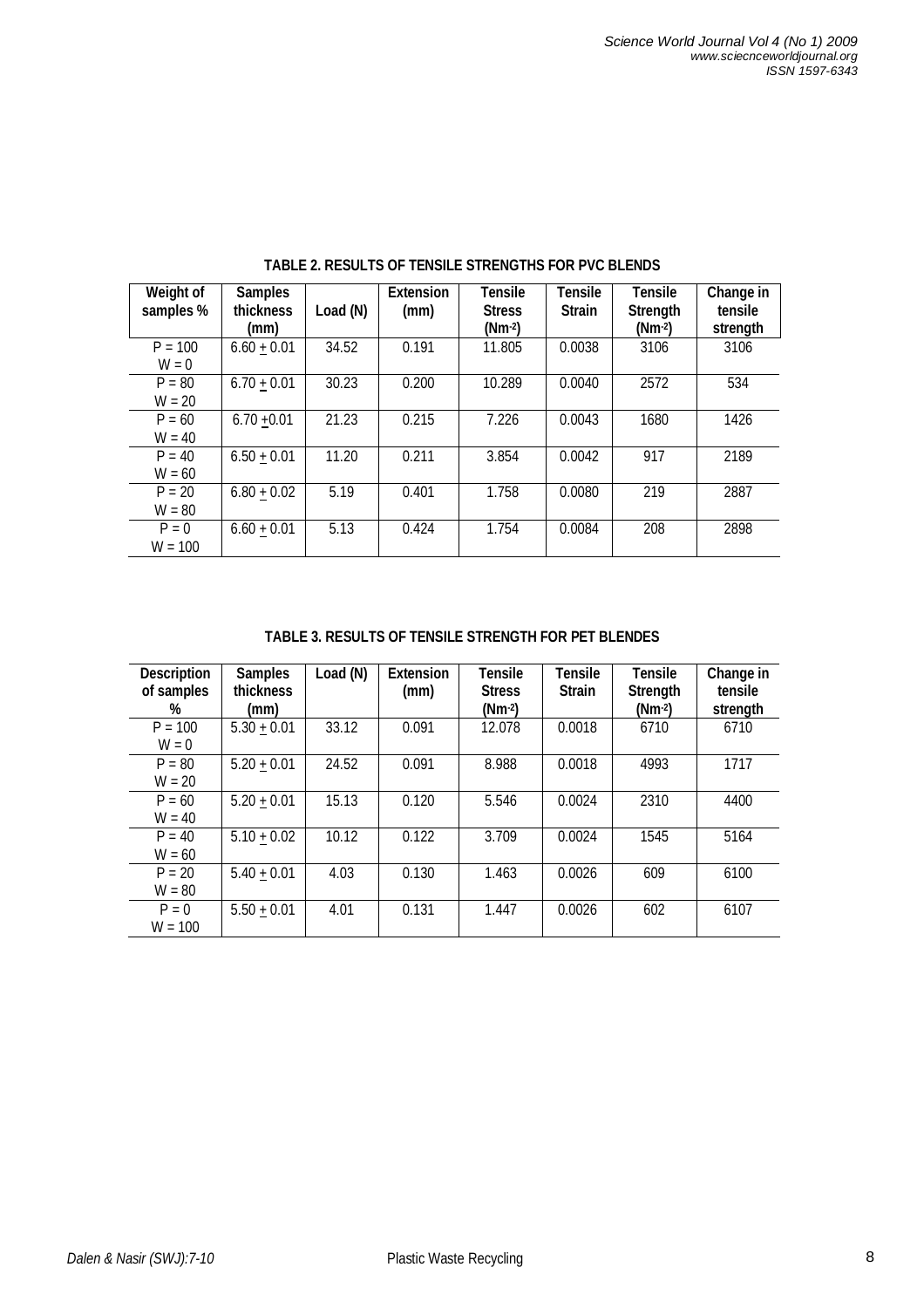| <b>Description</b><br>of samples<br>% | <b>Samples</b><br><b>thickness</b><br>(mm) | Load (N) | <b>Extension</b><br>(mm) | <b>Tensile</b><br><b>Stress</b><br>$(Nm-2)$ | Tensile<br><b>Strain</b> | <b>Tensile</b><br><b>Strength</b><br>$(Nm-2)$ | Change in<br>tensile<br>strength |
|---------------------------------------|--------------------------------------------|----------|--------------------------|---------------------------------------------|--------------------------|-----------------------------------------------|----------------------------------|
| $P = 100$<br>$W = 0$                  | $6.45 + 0.01$                              | 18.54    | 0.01                     | 6.386                                       | 0.0002                   | 31930                                         | 31920                            |
| $P = 80$<br>$W = 20$                  | $6.32 + 0.01$                              | 12.67    | 0.051                    | 4.391                                       | 0.0010                   | 4391                                          | 27539                            |
| $P = 60$<br>$W = 40$                  | $6.90 + 0.01$                              | 5.08     | 0.108                    | 1.712                                       | 0.0020                   | 856                                           | 31074                            |
| $P = 40$<br>$W = 60$                  | $6.60 + 0.01$                              | 4.98     | 0.142                    | 1.703                                       | 0.0028                   | 608                                           | 31322                            |
| $P = 20$<br>$W = 80$                  | $6.54 + 0.01$                              | 4.25     | 0.150                    | 1.454                                       | 0.0030                   | 484                                           | 31446                            |
| $P = 0$<br>$W = 100$                  | $6.71 + 0.01$                              | 2.99     | 0.199                    | 1.017                                       | 0.0039                   | 260                                           | 31670                            |

**TABLE 4. RESULTS OF TENSILE STRENGTH FOR LDPE BLENDS**

**TABLE 5. RESULTS OF TENSILE STRENGTH FOR HDPE BLENDS**

| <b>Description</b><br>of samples<br>% | <b>Samples</b><br>thickness<br>(mm) | Load (N) | <b>Extension</b><br>(mm) | Tensile<br><b>Stress</b><br>$(Nm-2)$ | Tensile<br><b>Strain</b> | <b>Tensile</b><br><b>Strength</b><br>$(Nm-2)$ | Change in<br>tensile<br>strength |
|---------------------------------------|-------------------------------------|----------|--------------------------|--------------------------------------|--------------------------|-----------------------------------------------|----------------------------------|
| $P = 100$                             | $4.20 + 0.01$                       | 15.61    | 0.063                    | 6.031                                | 0.0012                   | 5025                                          | 5025                             |
| $W = 0$                               |                                     |          |                          |                                      |                          |                                               |                                  |
| $P = 80$                              | $4.50 + 0.02$                       | 10.14    | 0.090                    | 6.855                                | 0.0018                   | 2141                                          | 2884                             |
| $W = 20$                              |                                     |          |                          |                                      |                          |                                               |                                  |
| $P = 60$                              | $4.60 + 0.02$                       | 4.29     | 0.147                    | 1.811                                | 0.0029                   | 624                                           | 4401                             |
| $W = 40$                              |                                     |          |                          |                                      |                          |                                               |                                  |
| $P = 40$                              | $4.40 + 0.02$                       | 4.11     | 0.164                    | 1.571                                | 0.0032                   | 490                                           | 4535                             |
| $W = 60$                              |                                     |          |                          |                                      |                          |                                               |                                  |
| $P = 20$                              | $4.40 + 0.01$                       | 3.56     | 0.191                    | 1.360                                | 0.00356                  | 377                                           | 4648                             |
| $W = 80$                              |                                     |          |                          |                                      |                          |                                               |                                  |
| $P = 0$                               | $4.10 + 0.01$                       | 2.96     | 0.195                    | 1.149                                | 0.0039                   | 294                                           | 4731                             |
| $W = 100$                             |                                     |          |                          |                                      |                          |                                               |                                  |